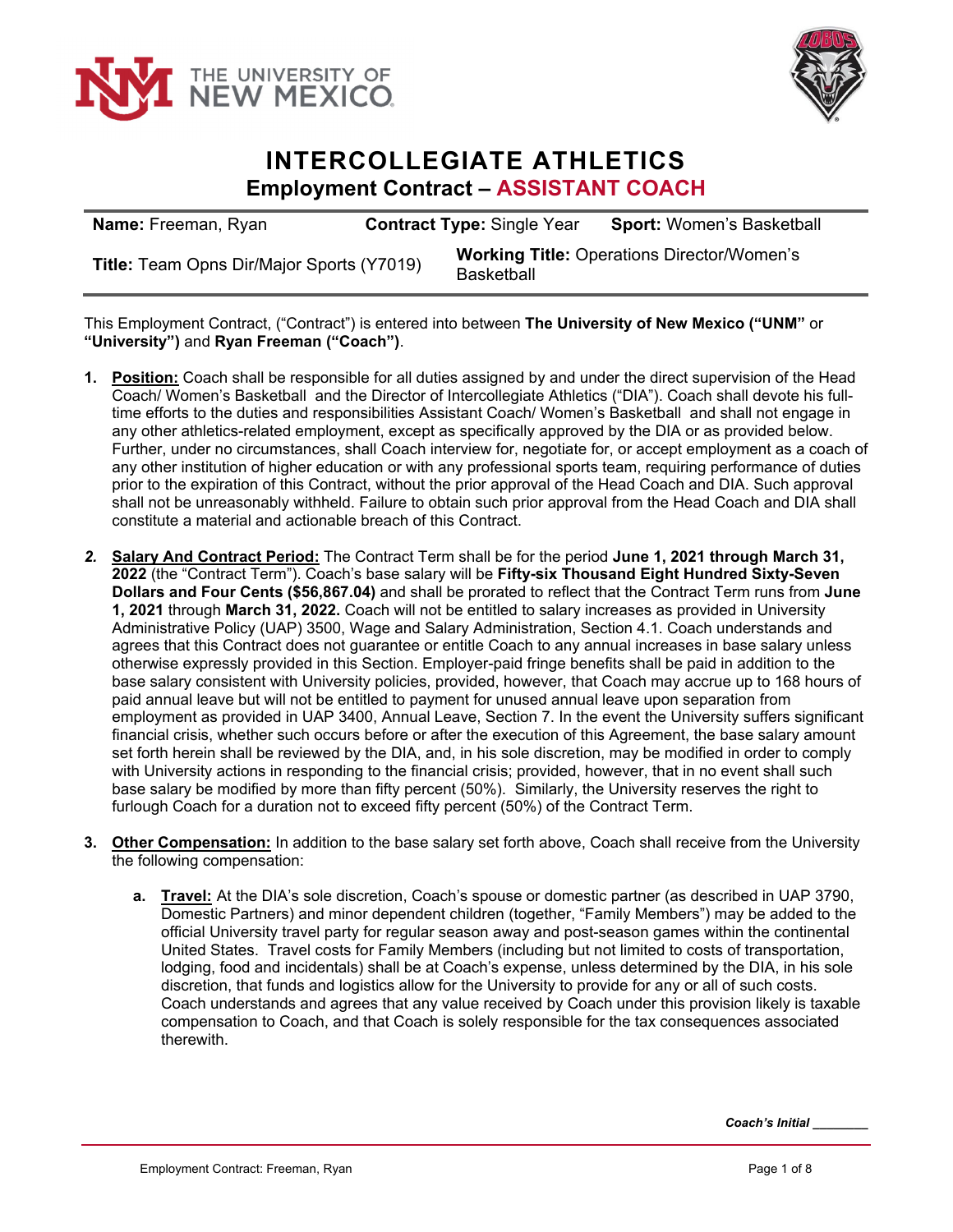Coach understands agrees that all compensation set forth in this Section is subject to compliance with University policies and procedures, the Mountain West Conference (MWC) rules and regulations, and the NCAA policies and procedures.

- **4. Incentive Salary:** An incentive payment is a direct payment over and above the Coach's base salary, in an amount to be determined by the DIA subject to the approval of the University President or designee and subject to availability of funds. Coach is eligible for an incentive payment upon achieving performance criteria established by the DIA in his exclusive discretion, and which are subject to annual review and revision by the DIA. Coach will be eligible for such incentive salary payments after completing the Contract Term in which the incentive is earned. Incentive payments, if any, will be paid no later than **ninety (90)** days after the end of the Contract Term. In order to be eligible for incentive payments under this provision, Coach must be currently employed by the University at the time that the incentive payment is due. Coach understands and agrees that incentive payments, if any, are taxable compensation to Coach and that Coach is solely responsible for the tax consequences associated therewith.
- **5. Independent Income:** Subject to compliance with Athletics Department, University, MWC and NCAA policies, as currently in force and from time to time amended, and with advance written permission of the DIA, Coach may earn other athletics-related income during the period of this Contract only as set forth below. Coach understands and agrees that such activities are independent of Coach's University employment and the University shall have no liability or responsibility for any claims arising therefrom. Coach agrees to indemnify the University and hold it harmless from any claims arising out of any independent contractual or other business and/or employment arrangements with third parties. Coach's advance written requests pursuant to this Section shall include the sources and amounts of any independent income contemplated by this Section. Coach understands and agrees that Coach is solely responsible for any tax liability associated with such activities.

With the written permission of the DIA, Coach may organize and conduct or be employed by a camp, clinic, lessons, or sports league pursuant to the Athletics Department's summer camp policy. Coach understands and agrees to comply with all generally applicable University policies, NCAA and MWC rules, as well as the terms UNM Athletics' Camp Manual Policy and Procedures provided by the UNM Athletics Compliance office. Coach acknowledges that these policies, procedures and rules include, but are not limited to policies and rules regarding: licensing of University logos, trademarks, copyrighted material and the images and likenesses of University students and employees; income reporting; background checks; minors on campus; discrimination and harassment; and the appropriate use of University facilities. These activities are performed in addition to Coach's assigned duties and responsibilities, and shall not interfere with those assigned duties and responsibilities. Coach shall receive no compensation from the University in connection with these activities. Coach understands and agrees that Coach is solely responsible for any tax liability associated with such activities and that the University shall have no liability or responsibility for any claims arising therefrom. Coach shall be responsible for obtaining general liability insurance in accordance with insurance laws of the State of New Mexico, and will name the University as a third-party beneficiary of such insurance policies. Coach agrees to indemnify the University and hold it harmless from any claims arising out of any camprelated activities.

- **6. Duties and Responsibilities:** Under the supervision and direction of the Head Coach/ Women's Basketball and the DIA, Coach shall be responsible for assisting the Head Coach to achieve, in an efficient and effective manner, the goals and objectives of the University's Intercollegiate Women's Basketball Program and the Department of Intercollegiate Athletics as established by the DIA. Said goals and achievements shall be in concert with the mission of the Department of Intercollegiate Athletics and the University, including the planning development, implementation and maintenance of an NCAA Division I Women's Basketball program that is characterized by excellence, exemplified by academic achievement and development of character, maturity and a sense of fair play in Women's Basketball . To that end:
	- **a.** Coach shall perform his duties and responsibilities under this Contract to the reasonable satisfaction of the Head Coach and DIA, including but not limited to, assisting the Head Coach in the recruitment of student athletes consistent with all NCAA and MWC regulations, coaching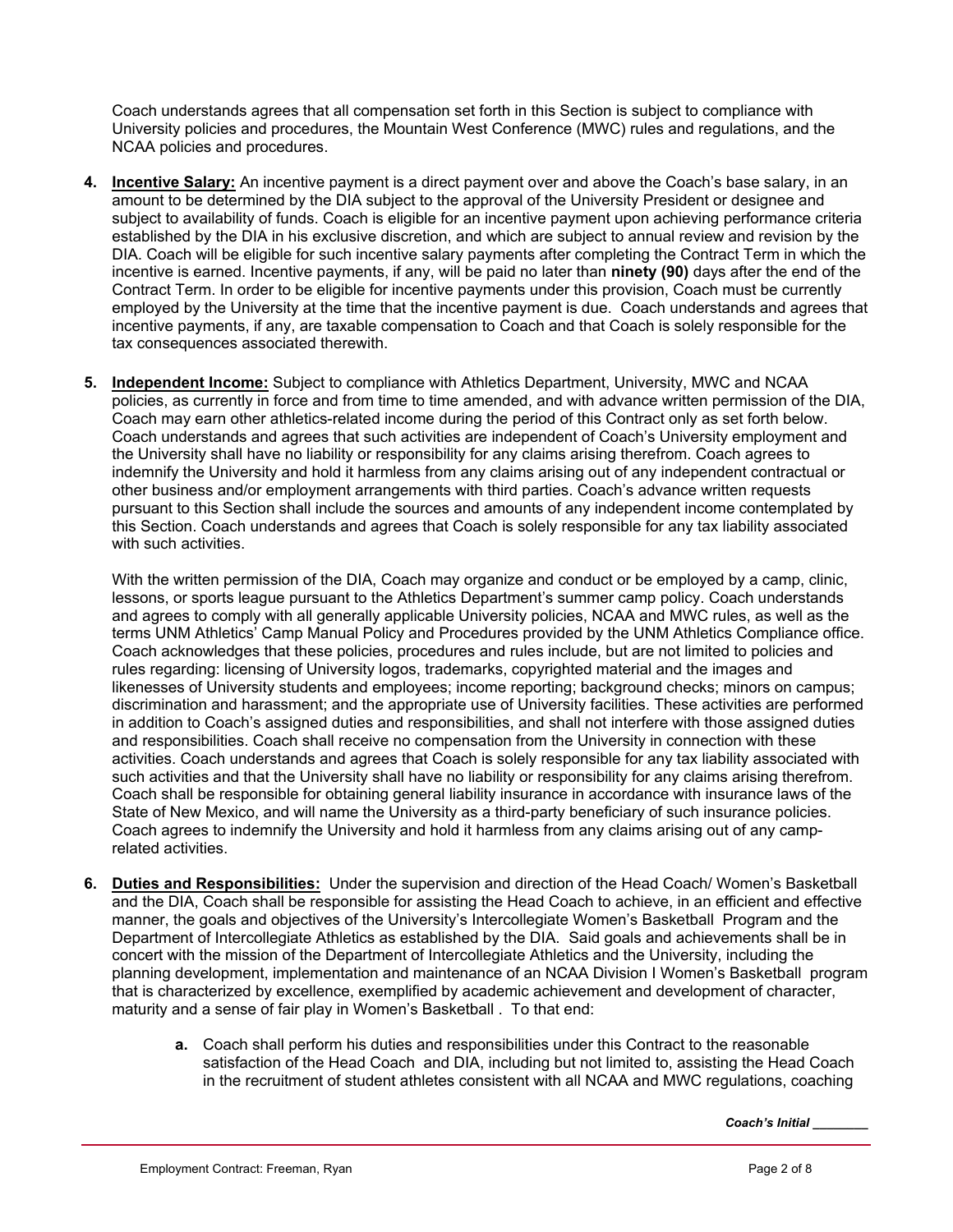and instruction of student athletes as well as all responsibilities normally associated with and performed by an Assistant Coach to the Head Coach of an NCAA Division I Women's Basketball program at a member institution of the Mountain West Conference or other major NCAA Division I institution. Coach agrees to maintain a courteous and collegial working relationship with Athletics Department and University staff and faculty. Coach shall perform all duties set forth in this Contract and reasonably assigned by the Head Coach/ and DIA including, without limitation, assisting in the development and implementation of recruiting plans and strategies consistent with all applicable NCAA and MWC regulations; and, in general shall be responsible for evaluating, recruiting training conditioning, instructing, supervising, disciplining and coaching student athletes to prepare them to compete in the MWC and against college competition at the national level.

- **b.** Coach shall be responsible for assisting the Head Coach and use his best efforts to ensure that institutional control of the Women's Basketball program is sustained through the development, implementation and maintenance of a vigorous and effective program for compliance with all NCAA, and MWC regulations and bylaws, and all policies of the University.
- **c.** Coach shall act and speak positively about the University and the University's athletic programs in private and public forums.
- **d.** Coach shall perform his duties and responsibilities while comporting himself at all times in a professional and personal manner consistent with good sportsmanship and with the high moral, ethical and academic standards of the University and the Department, the MWC, and the NCAA.
- **e.** At no time shall Coach be involved in discreditable conduct that is inconsistent with professional standards of the University, or that is seriously prejudicial to the best interests of the University, or that violates the University's mission in a substantive manner.
- **f.** Coach shall exercise due care such that any personnel under his responsibility or supervision shall comport themselves in a similar manner.
- **g.** Coach shall make every reasonable effort to ensure that all student athletes' academic requirements are met in cooperation with and in support of the University faculty and administration.
- **h.** Coach recognizes and supports the importance to the University of its academic policies, standards and requirements and Coach hereby agrees to abide by and support these and any future academic standards adopted by the University, in all aspects of his duties and set forth herein.
- **i.** Coach shall not disclose or use any secret, proprietary, or confidential information about the University or its business affairs or activities, all of which shall be deemed "confidential information," except during the term hereof and then only for the benefit of the University.
- **j.** Coach, as a recognized and notable spokesperson for intercollegiate athletics and education, shall support the University administration mission, policies and decisions, in all of his dealing and activities with the public
- **7. Conduct of Athletics Personnel:** Coach, hired to administer, conduct, and/or coach intercollegiate athletics, shall act with honesty and sportsmanship at all times in promoting the honor and dignity of fair play in the context of the high standards associated with collegiate competitive sports. Coach understands and agrees that honesty and sportsmanship at all times, and the promotion of the honor and dignity of fair play in the context of the high standards associated with collegiate competitive sports, are material to this Contract, and that any conduct that undermines these values may be grounds for discipline, which can include termination for cause in accordance with Section 11.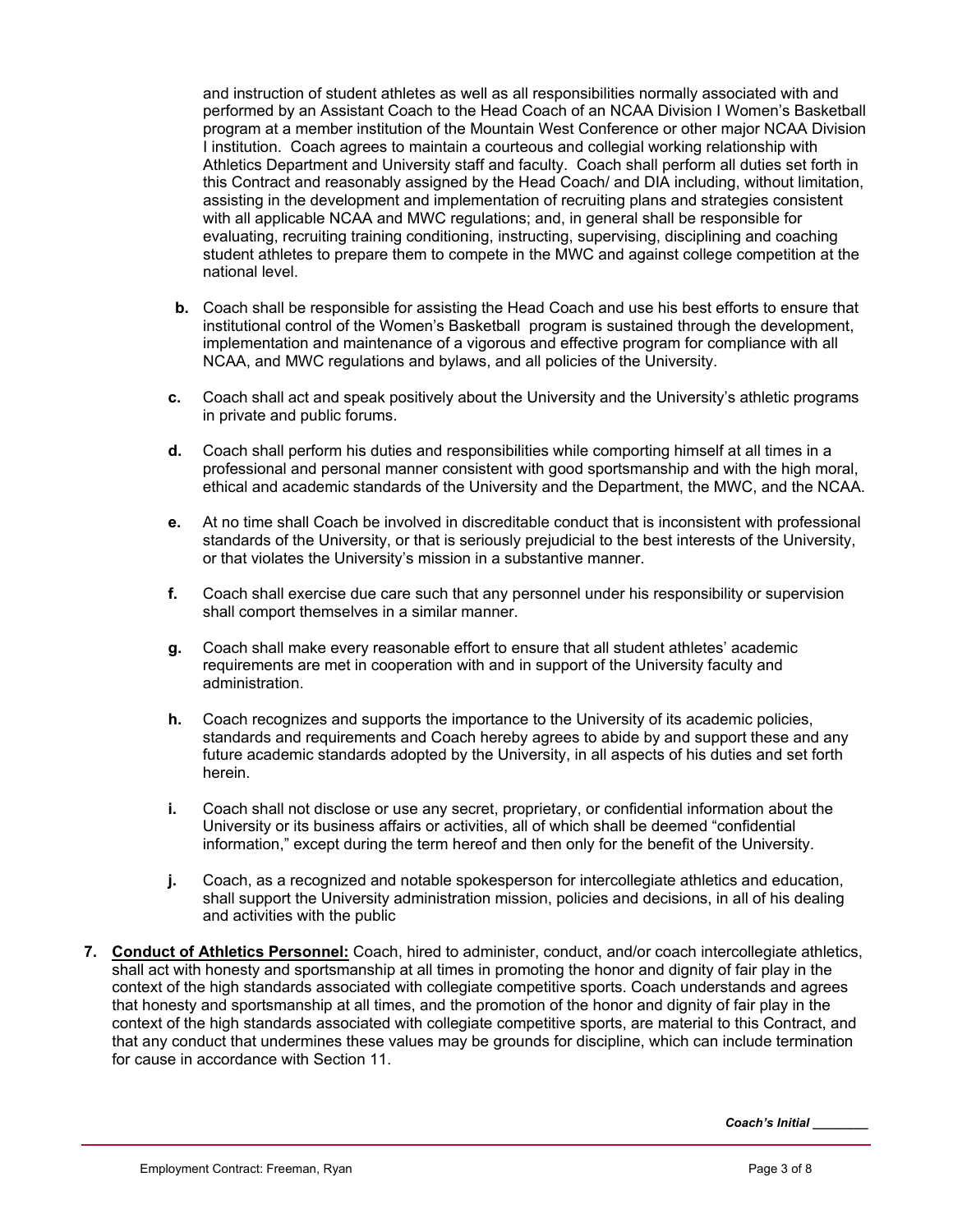Coach acknowledges that negative statements concerning the Athletics Department, the University, and the State of New Mexico made to the media or in public may be detrimental to recruiting, fundraising, and the morale of coaches, staff and players in the Women's Basketball program and other programs of intercollegiate athletics and the reputation of the University. Therefore, Coach agrees that Coach is highly encouraged that whenever appropriate and in a timely manner, will first direct any complaint or criticism that Coach may have of a particular University Sports Program, the Athletics Department or the University to the DIA before directing the complaint or criticism to anyone else. This shall not prohibit Coach from making communications protected by whistleblower laws. Further, Coach shall make reasonable efforts to project a positive image with respect to the University, Athletics Department, and Women's Basketball Program. Any conduct that disparages the Women's Basketball Program, Athletics Department or the University may be grounds for discipline, which can include termination for cause in accordance with Section 11.

Coach shall not engage in activities or conduct injurious to the reputation of the University, including without limitation, repeatedly conveying to one person, or conveying to an assembled public group, negative information concerning the University.

- **8. Unethical Conduct:** Coach will refrain from unethical conduct. Unethical conduct may include, but is not limited to, the following examples of misconduct:
	- **a.** Refusal to furnish information relevant to an investigation of a possible violation of an NCAA regulation when requested to do so by the NCAA or the University;
	- **b.** Knowing involvement in arranging for fraudulent academic credit or false transcripts for a prospective or an enrolled student-athlete;
	- **c.** Knowing involvement in offering or providing a prospective or an enrolled student-athlete an improper inducement or extra benefit or improper financial aid;
	- **d.** Knowingly furnishing the NCAA or the University false or misleading information concerning Coach's involvement in or knowledge of matters relevant to a possible violation of an NCAA regulation;
	- **e.** Receipt of benefits by Coach for facilitation or arranging a meeting between a student-athlete and an agent, financial advisor, or a representative of an agent or advisor (e.g., "runner");
	- **f.** Refusal to furnish information relevant to an investigation of a possible violation of federal or state law or University policy when requested to do so by lawfully authorized federal or state agents or University officials or when otherwise required to report under University policy; or
	- **g.** Refusal to comply with regulatory or policy requirements, including but not limited to the reporting requirements imposed by the Jeanne Clery Disclosure of Campus Security Policy and Campus Crime Statistics Act, Title IX of the Education Amendments of 1972 (the "Clery Act"), and any and all University policies relating thereto.

Coach's agreement to refrain from unethical conduct is a material term of Coach's employment and this Contract. Coach expressly understands and acknowledges that unethical conduct is sufficient justification for Termination of Contract for Cause as described in Section 11.

**9. Compliance With Laws, Policies, Rules and Regulations:** Coach shall be responsible for being fully knowledgeable of, and being in full compliance with, the policies, rules, and regulations of the University, the MWC, or any other conference with which the University may elect to affiliate, the NCAA (as they are currently in force and as they are amended from time to time), as well as applicable federal laws, including but not limited to the Clery Act; Title IX of the Education Amendments of 1972; applicable New Mexico laws; and University policies regarding crime reporting and sexual harassment, including, but not limited to sexual harassment, sexual misconduct, and sexual violence. Coach shall immediately report any apparent or confirmed violations of the above laws, policies, rules, and regulations occurring in the department to the university's compliance staff, the DIA, or UNM's Division of Human Resources, as well as other University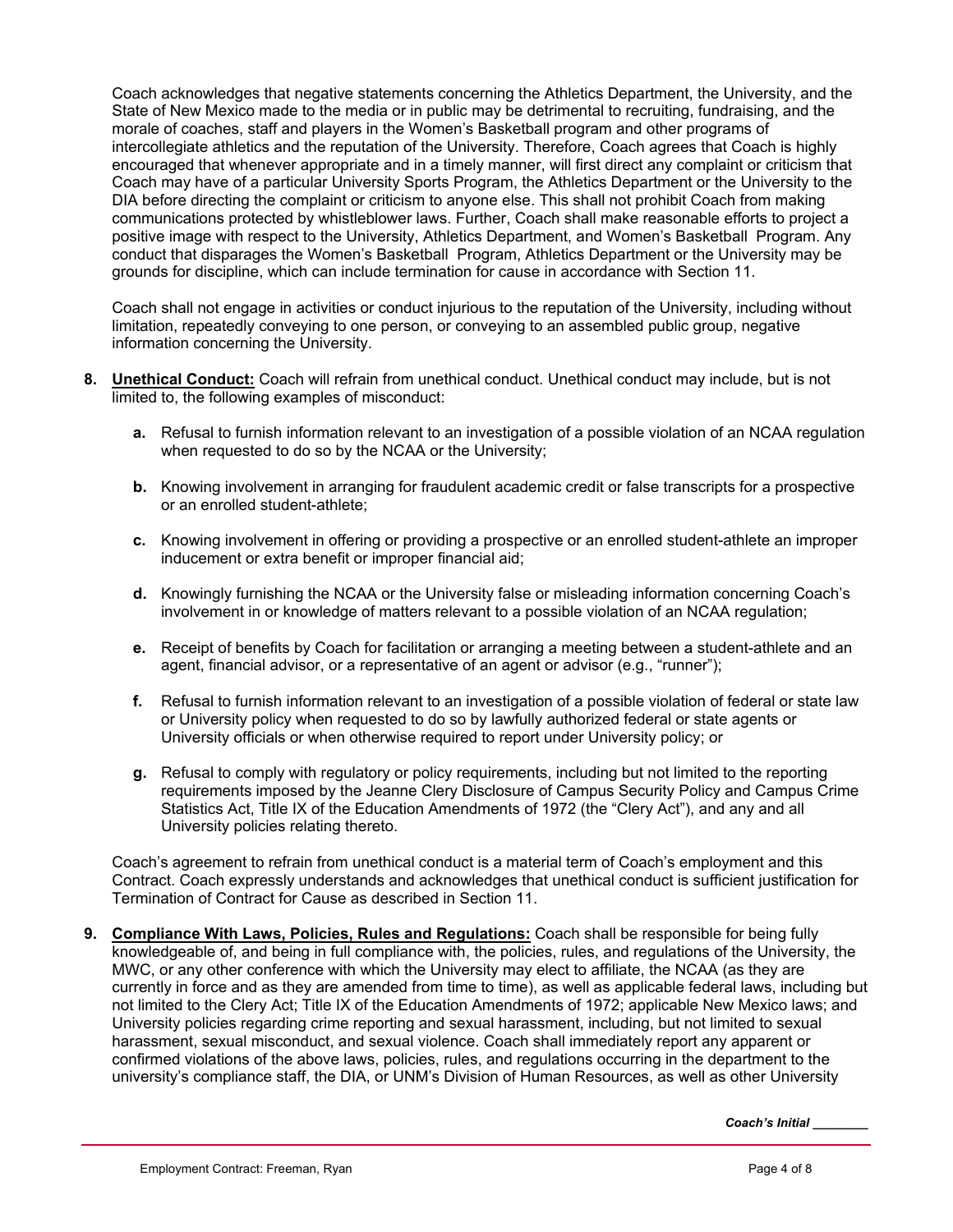official/departments as may be required by University policy. Upon receiving any information about a person who has experienced sexual misconduct, harassment, sexual assault or other sexual violence, Coach shall also report the information to UNM's Office of Equal Opportunity (OEO) within 24 hours, or as soon as reasonably practicable, by calling OEO at 505-277-5251 or by email at oeo@unm.edu. Failure by Coach to report immediately to the University's athletics compliance staff and, as appropriate the DIA or other responsible University official/department, any alleged violations of University, MWC or NCAA policies, rules or regulations by Coach or, upon becoming aware of violations by any coaches, staff members, studentathletes, or other persons under Coach's supervision that become known to Coach, which failure, in the reasonable opinion of the DIA (i) creates material risk for the University or Program or (ii) negatively affects the University or the Program in a material manner, shall subject Coach to disciplinary or corrective action as set forth in the NCAA enforcement procedure. Such failure to report shall also subject Coach to immediate suspension, at the University's sole discretion, for a period of time without pay, or termination as described in Section 11.

If the University determines that Coach is in violation of MWC or NCAA rules and regulations while employed by the University, or was in violation of NCAA or conference rules and regulations during prior employment at another NCAA member institution, Coach shall be subject to disciplinary or corrective action as set forth in the NCAA enforcement procedure and may be suspended without pay by the University at the University's reasonable discretion for a period of time not to exceed ninety (90) days, or terminated as described in Section 11. If Coach fails to meet his obligations as stated in this Section or fails to complete any Universityrequired training within six (6) months of the beginning of Coach's employment, or otherwise fails or refuses to meet his obligations under any law, regulation, policy or procedure, Coach may be subject to disciplinary action up to and including suspension and termination as described in Section 11.

Coach specifically acknowledges and agrees that Coach's compliance with applicable laws, policies, rules, and regulations are material obligations of this Contract.

- **10. Non-Applicability of University Employment Policies and Due Process Guarantees:** This Contract creates no expectancy of or property interest in continued employment with the University. Accordingly, no provisions of the University Administrative Policy manual (UAP) addressing or governing separation of employment, discipline and contract employees generally are applicable to Coach. No due process guarantees relating to progressive discipline, suspension, discharge, and appeal processes are accorded to Coach under this Contract. All rights, processes and notices afforded to Coach or required from Coach are specifically enumerated under sections 11, 12 and 13 of this Contract.
- **11. Termination of Contract for Cause:** The University reserves the right to immediately terminate this Contract for cause at any time. Cause includes, but is not limited to, violation of any material obligation of Coach under this Contract or any amendments hereto. In addition to a material breach of this Contract, the parties agree that the following non-exclusive list constitutes cause for termination under this Section:
	- **a.** insubordination;
	- **b.** Coach's neglect of, or failure or refusal to perform, his duties as Assistant Coach in any material respect after receiving written notice of such failure or refusal from the DIA;
	- **c.** Malfeasance involving misuse of University or donor funds in a single instance that totals more than \$1,000 or in repeated instances of lesser amounts;
	- **d.** Coach's failure to comport himself in a manner consistent with good sportsmanship or the moral, ethical or academic standards specified in this Contract or in University policies and regulations;
	- **e.** failure of Coach or any other person under his supervision and direction to comply with applicable standards or regulations of the MWC or the NCAA, federal or state law, or University rules, regulations or policies, as amended from time to time, regardless of whether such violation results in the imposition of sanctions or other consequences;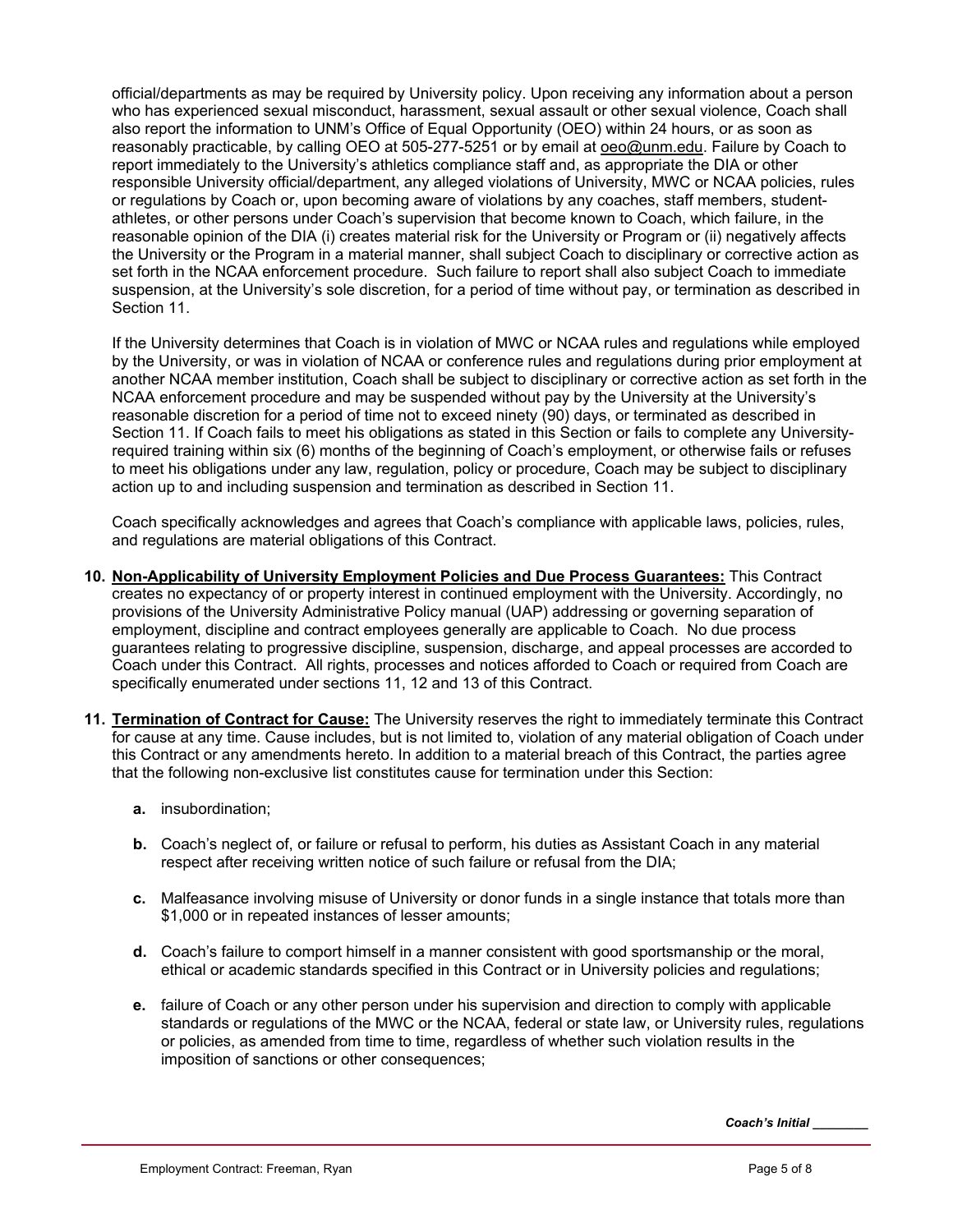- **f.** Coach's failure to promote an atmosphere of compliance or his failure to properly and effectively monitor personnel under his supervision and direction which results in material non-compliance by Coach's personnel, with applicable standards or regulations of the MWC or the NCAA, federal or state law, or University rules, regulations, or policies, as amended from time to time, regardless of whether such violation results in the imposition of sanctions or other consequences;
- **g.** Coach's instruction to any assistant coach, student or other person to respond inaccurately or incompletely to any request or inquiry concerning a matter relevant to University's athletic programs or other institution of higher learning which shall be propounded by University, the NCAA, the MWC or other governing body having supervision over the athletic programs of University or such other institution of higher learning, or required by law;
- **h.** Coach's failure to fully cooperate in the enforcement and implementation of any drug testing and/or education program established by the University, the MWC, the NCAA, or pursuant to federal or state law that is applicable to student athletes or other employees of the University;
- **i.** Coach's being charged with, indicted for, pleading no contest to, or being convicted of (i) any felony; or, (ii) any misdemeanor involving gambling, drugs or alcohol. For purposes of termination of this Contract for cause, the parties agree that a conviction or plea will serve as conclusive evidence of the commission of the alleged crime by Coach;
- **j.** engaging in conduct which either (i) displays a continual, serious disrespect or continual, serious disregard for the mission of the University, (ii) brings Coach into public disrepute (ii) constitutes moral turpitude or breaches the high moral and ethical standards applicable to Coach as a visible representative of the University;
- **k.** major or repeated minor violation of policies, rules, or regulations of the University; major or repeated secondary infractions of the MWC or NCAA rules (including any similar infraction which may have occurred at Coach's prior employment); major or repeated minor violation of New Mexico or federal laws, regulations, or policies;
- **l.** Coach's misconduct, whether or not relating to Coach's employment, which is not in the best interest of the University or which violates the University's mission, interests, policies, or regulations, and which causes material damage to the reputation or dignity of the University or its athletics program;
- **m.** participating in any (i) gambling, bookmaking, wagering, or betting involving any athletic contest whatsoever wither by soliciting, placing or accepting a bet or wager or through a bookmaker, a pool, or any other method of gambling; or (ii) counseling, instruction, encouraging, or knowingly and intentionally permitting any student-athlete, assistant coach, or other individual under or subject to Coach's control, authority, or supervision to participate in such activity;
- **n.** failure to report promptly to the DIA in writing any violations or potential violations known to Coach of University Rules including, but not limited to, those by Coach, his assistant coaches, student athletes or other persons under the direct control or supervision of Coach;
- **o.** failure to take reasonable steps to ensure the physical and mental wellbeing of student athletes on the Women's Basketball team;
- **p.** willful or grossly negligent conduct injurious to the University's Intercollegiate Women's Basketball Program or the University;
- **q.** any other reason violation of policies of the University or its Athletics Department.

If this Contract is terminated for cause, the University shall have no further liability except for base salary and fringe benefits accrued to the date of termination.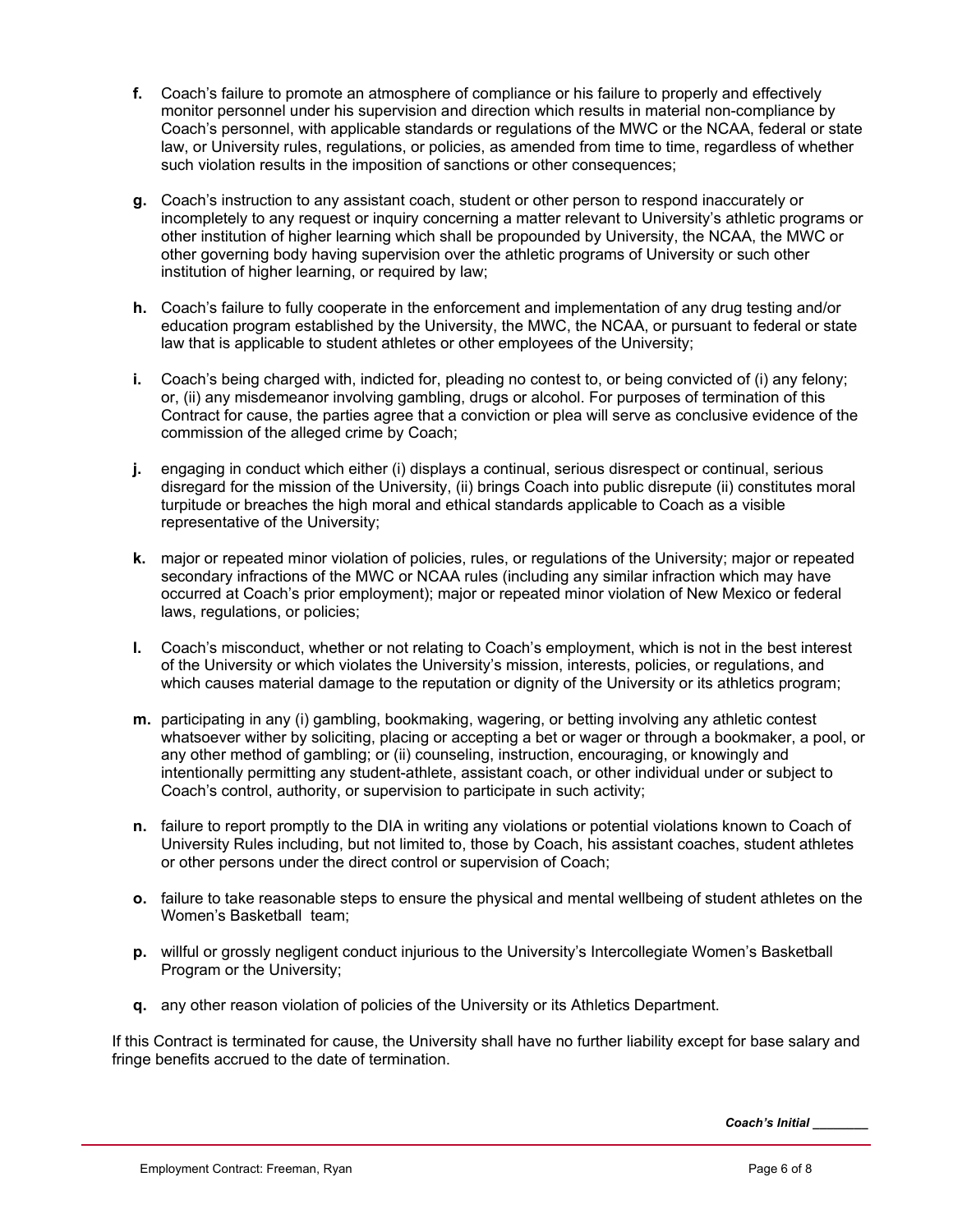Nothing in this Section shall prevent, limit or otherwise interfere with the University's right to terminate the services of the Coach without cause at any time subject to the provisions of Section 12 herein. Therefore, this Section creates no expectancy of or property interest in continued employment and no University Administrative Policy addressing or governing progressive discipline, discharge or the appeal process for discharge shall be applicable to Coach.

- **12. Contract Non-Renewal:** Coach expressly agrees that there exists no expectancy of renewal of this Contract beyond the term stated in Section 2 herein. Coach also expressly agrees that no notice that this Contract will not be renewed is required. Coach understands that this provision contradicts UAP 3240, Contract Employees, and expressly agrees that no notice is required. The obligations of the University and Coach pursuant to this Contract shall terminate with the termination or non-renewal of Coach's employment.
- **13. Termination by Disability or Death**: It is expressly understood and agreed that this is a personal service agreement between the parties and that in the event of the incapacity of Coach to the degree that he is rendered incapable of performing the obligations and duties contained in this Contract for a period of more than ninety (90) consecutive days, as certified by two (2) physicians selected or approved by the University, or his untimely demise, this Contract shall terminate and the University shall have no further financial or other obligation whosoever hereunder except to pay Coach his base salary and benefits accrued to the date of termination.
- **14. Complete Employment Contract:** This Employment Contract and any Exhibits attached hereto and incorporated herein by reference, constitute the final and complete agreement between the parties. Any amendments or further addenda, hereafter agreed to by both parties, shall be in writing and executed with the same formality. All prior and contemporaneous negotiations and agreements pertaining to Coach's employment by the University are deemed incorporated into this Contract and such documents and instruments are deemed to have been abandoned if not so incorporated. No verbal understandings, statements, promises, or inducements contrary to the terms of this Contract exist.
- **15. Severability:** If any provision of this Contract is held to be invalid or unenforceable for any reason, such provision shall be ineffective to the extent of such invalidity or unenforceability; provided, however, that the remaining provisions will continue in full force without being impaired or invalidated in any way unless such invalid or unenforceable provision or clause shall be so significant as to materially affect the Parties' expectations regarding this Contract. The Parties shall replace any invalid or unenforceable provision with valid provision which most closely approximates the intent and economic effect of the invalid or unenforceable provision.
- **16. Governing Law and Forum:** This Contract, and any other amendments, shall be governed by and construed in accordance with the laws of the State of New Mexico and the policies and procedures of The University of New Mexico Board of Regents.
- **17. Waiver:** No waiver by either party of any rights under this Contract will be valid unless set forth in a writing signed by that party. The failure of either party to insist upon strict performance of this Contract shall not be construed as a waiver of any of the party's other rights under the Contract.
- **18. Captions:** The captions used herein are for convenience only and do not in any way limit or amplify the terms and provisions hereof.
- **19. Mandatory, Binding Arbitration:** The Parties agree to submit to binding arbitration any claims that they may have against each other, of any nature whatsoever, other than those prohibited by law, pursuant to the New Mexico Uniform Arbitration Act, and hereby waive any rights to file suit in a court of law on any such claims.

IN WITNESS HEREOF this Employment Contract has been duly executed by the parties hereto on the respective dates appearing below each party signature.